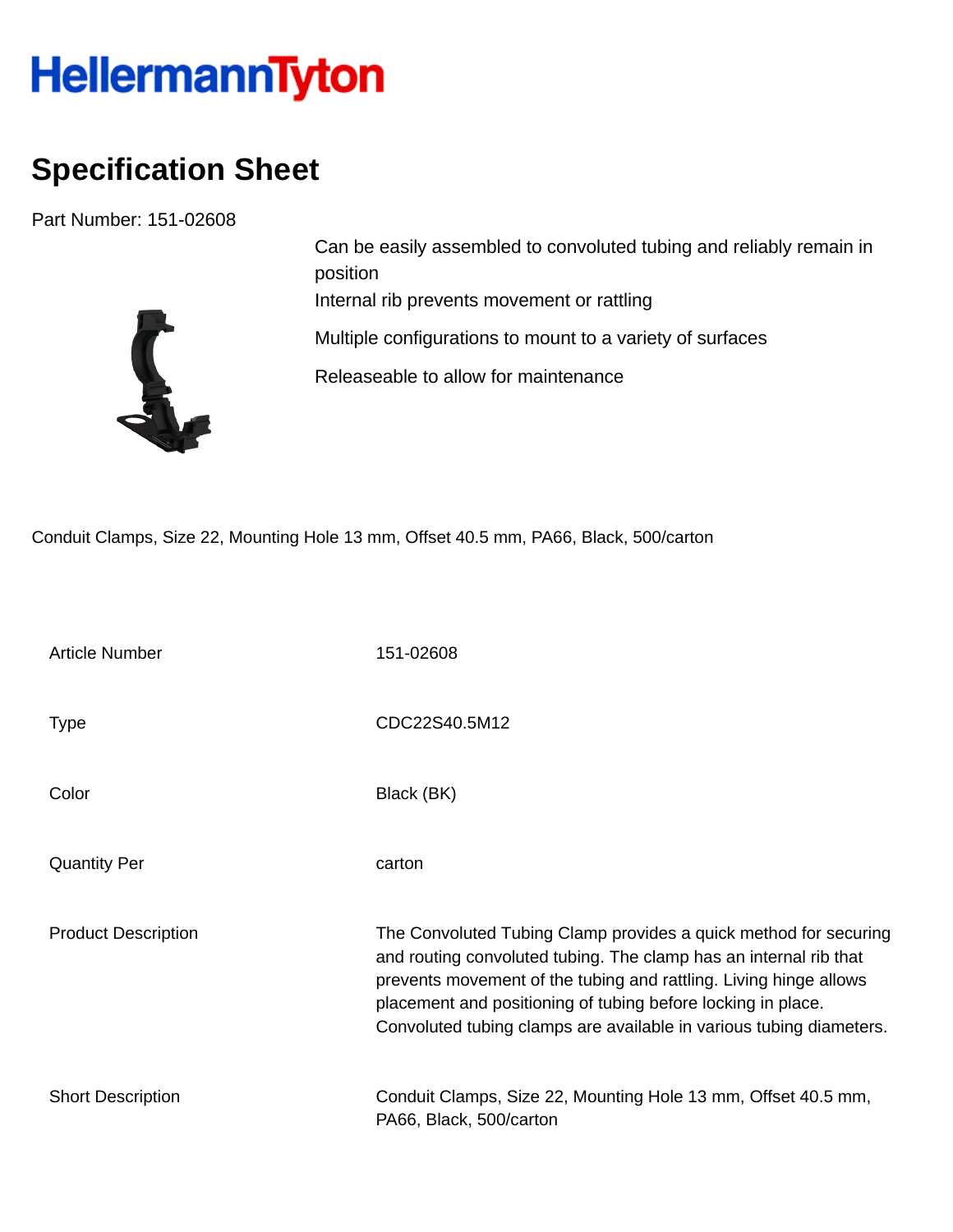| Length L (Imperial)                   | 2.86      |
|---------------------------------------|-----------|
| Length L (Metric)                     | 72.7      |
| Offset Length (Imperial)              | 1.59      |
| <b>Offset Length (Metric)</b>         | 40.5      |
| <b>Fixation Method</b>                | screwable |
| Width W (Imperial)                    | 0.9       |
| Width W (Metric)                      | 23.0      |
| <b>Bundle Diameter Max (Imperial)</b> | 0.87      |
| <b>Bundle Diameter Max (Metric)</b>   | 22.0      |
| Height H (Imperial)                   | 2.87      |
| Height H (Metric)                     | 72.8      |
| Diameter D (Imperial)                 | 0.93      |
| Diameter D (Metric)                   | 23.7      |
| Mounting Hole Diameter D (Imperial)   | 0.51      |
| Mounting Hole Diameter D (Metric)     | 13.0 mm   |